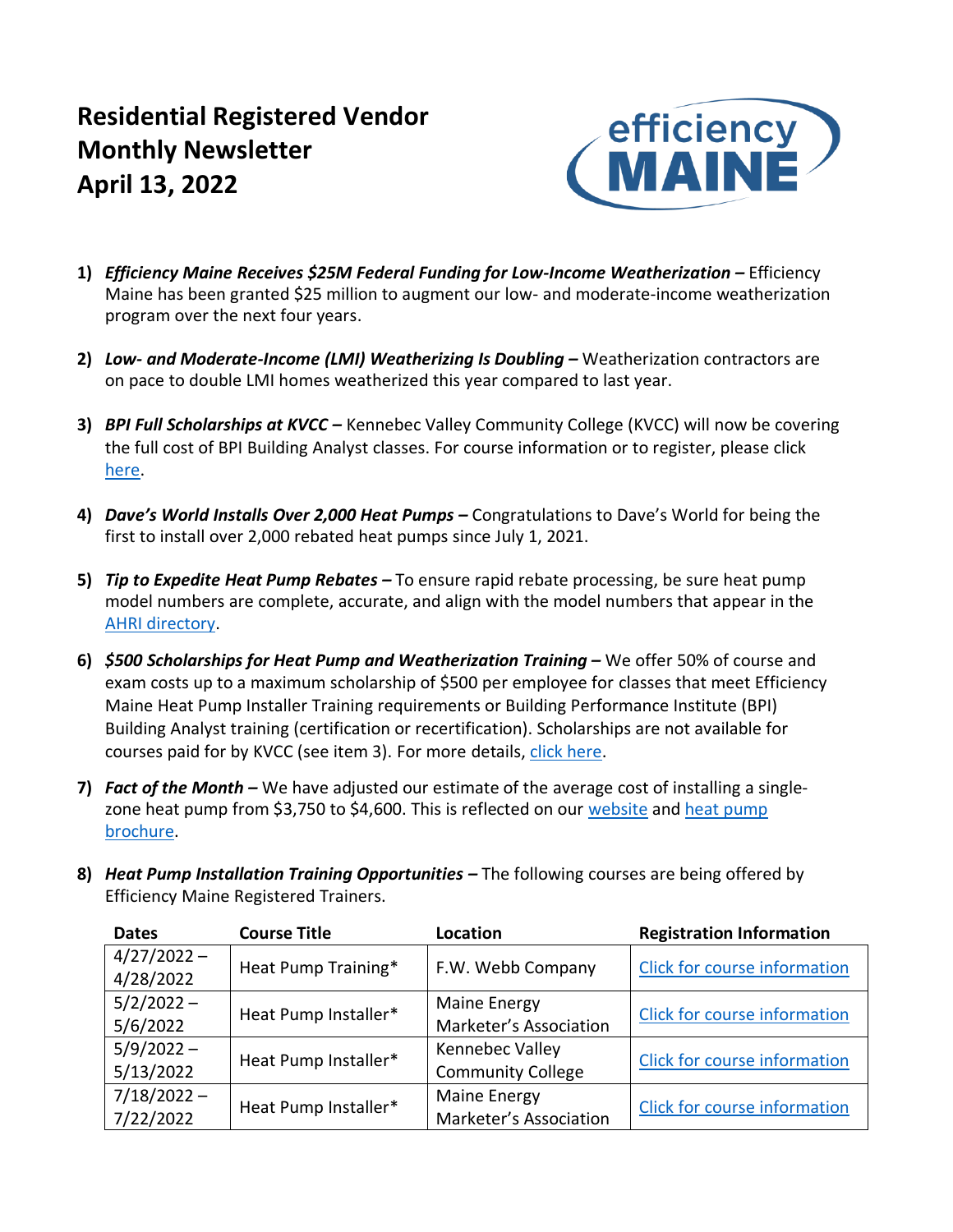| $8/8/2022 -$<br>8/12/2022    | Heat Pump Installer* | Maine Energy<br>Marketer's Association        | Click for course information        |
|------------------------------|----------------------|-----------------------------------------------|-------------------------------------|
| $8/22/2022 -$<br>8/26/2022   | Heat Pump Installer* | Kennebec Valley<br><b>Community College</b>   | <b>Click for course information</b> |
| $9/26/2022 -$<br>9/30/2022   | Heat Pump Installer* | Maine Energy<br>Marketer's Association        | Click for course information        |
| $12/19/2022 -$<br>12/23/2022 | Heat Pump Installer* | <b>Maine Energy</b><br>Marketer's Association | <b>Click for course information</b> |

\* Eligible fo[r Efficiency Maine scholarship](https://www.efficiencymaine.com/docs/RRV-Scholarship-Application.pdf) (50% up to \$500)

## **9)** *Top Weatherization Performers* **(past four months)**

- 1. Evergreen Home Performance
- 2. Horizon Residential Energy Services
- 3. Seal It Insulation Systems

## **10)** *Top Heat Pump Performers* **(past four months)**

- 1. Dave's World
- 2. Royal River Heat Pumps
- 3. Valley Home Services

## **11)** *Top Low-Income Weatherization Performers* **(past four months)**

- 1. Healthy Home Results
- 2. Sealed Envelope
- 3. Affordable Home

## **12)** *Top Low-Income Heat Pump Performers* **(past four months)**

- 1. Valley Home Services (tied)
- 1. Dave's World (tied)
- 2. Hometown Heat Pumps
- 3. BDC Heat Pump Installations
- **13)** *Loan Update –* March's 62 loans were down 15% from March of last year and fiscal year-to-date loans are down 20% over the last year. If you don't already have a loan portal ID and password, you can reach our financial services provider (NEIF) by calling our Call Center (866-376-2463).

(Program Results follow on next page)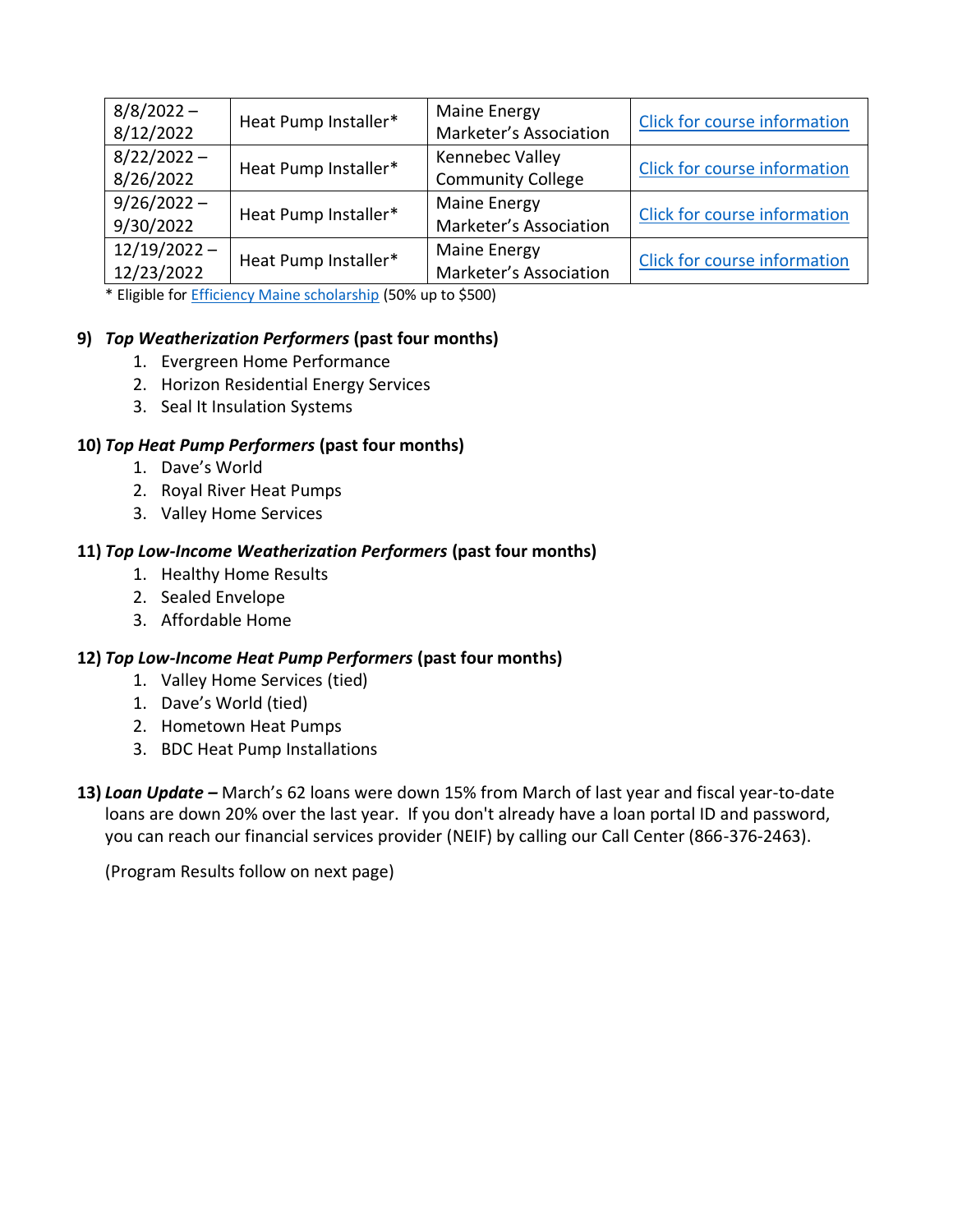#### **PROGRAM RESULTS**

#### **Energy Loans**



## **Home Energy Savings Program (HESP)**



## **HESP Number of Rebates – Last 12 Months**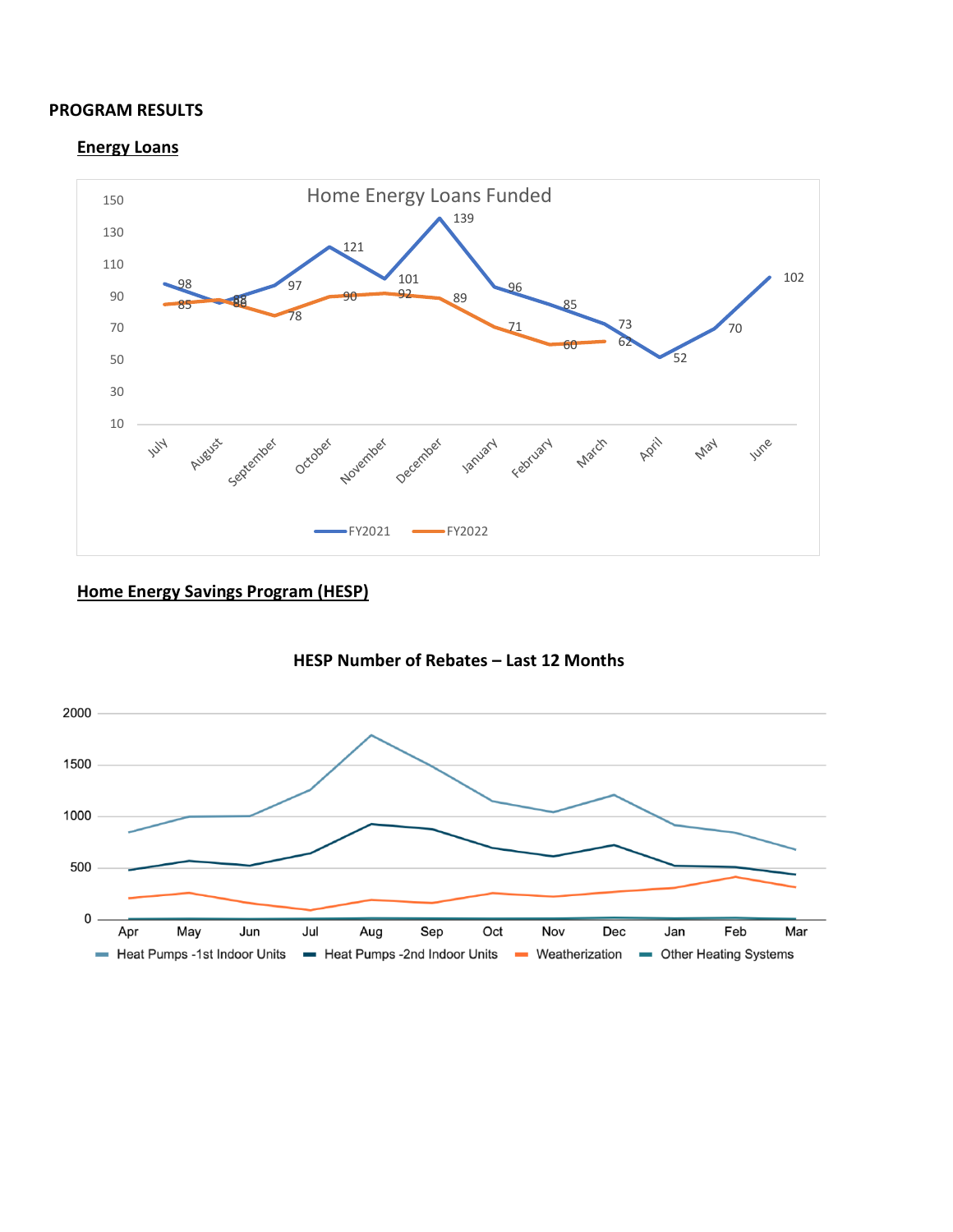|   |                                    | 2021 |     |      |                |                                               |     |     |            |            |     |     |     |                                                                                                                |
|---|------------------------------------|------|-----|------|----------------|-----------------------------------------------|-----|-----|------------|------------|-----|-----|-----|----------------------------------------------------------------------------------------------------------------|
| # | <b>HESP Rebate Type</b>            | Apr  | May | June | Jul            | Aug                                           | Sep | Oct | <b>Nov</b> | <b>Dec</b> | Jan | Feb | Mar | <b>Total</b>                                                                                                   |
|   | 1 Heat Pumps - 1st Indoor Units    | 843  |     |      |                | 997 1,001 1,258 1,787 1,486 1,146 1,041 1,207 |     |     |            |            | 914 | 840 |     | 676 13,196                                                                                                     |
|   | Heat Pumps - 2nd Indoor<br>2 Units | 477  | 567 | 522  | 641            | 924                                           | 876 | 693 | 610        | 722        | 520 | 507 | 435 | 7,494                                                                                                          |
|   | 3 Air Sealing                      | 71   | 89  | 45   | 28             | 59                                            | 48  | 70  | 53         | 76         | 97  | 120 | 98  | 854                                                                                                            |
|   | 4 Attic Insulation                 | 63   | 92  | 45   | 28             | 66                                            | 50  | 85  | 80         | 95         | 107 | 138 | 105 | 954                                                                                                            |
|   | 5 Basement Insulation              | 50   | 54  | 50   | 25             | 47                                            | 41  | 72  | 60         | 74         | 78  | 100 | 82  | 733                                                                                                            |
|   | 6 Wall Insulation                  | 21   | 23  | 17   | 9              | 18                                            | 20  | 28  | 28         | 23         | 25  | 54  | 26  | 292                                                                                                            |
|   | 7 Geothermal HP                    | 0    | 1   | 0    | $\overline{3}$ | 2                                             | 1   | 2   |            | 4          | 3   |     |     | 20                                                                                                             |
|   | 8 Pellet Boiler                    | 4    | 6   | 3    | 5 <sub>l</sub> | 10                                            | 10  | 7   | 9          | 12         | 8   | 13  | 4   | 91                                                                                                             |
|   |                                    |      |     |      |                |                                               |     |     |            |            |     |     |     | Total   1,529   1,829   1,683   1,997   2,913   2,532   2,103   1,882   2,213   1,752   1,774   1,427   23,634 |

## **HESP Number of Rebates – Last 12 Months (DETAILS)**

**Fiscal Year-to-Date Rebate Comparisons**

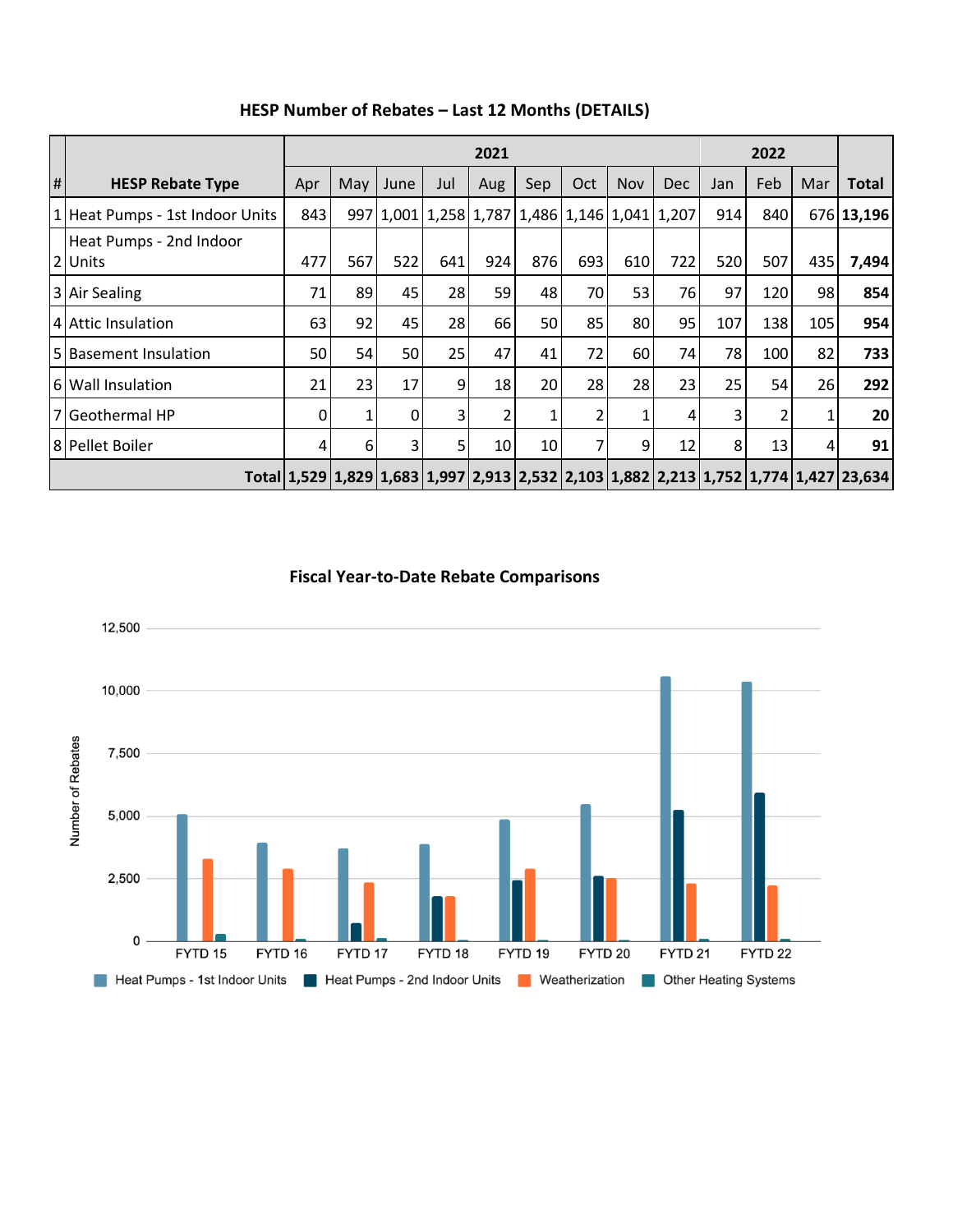| $\left  \texttt{H} \right $ HESP Rebate Type | <b>FYTD 15</b> | <b>FYTD 16</b> | <b>FYTD 17</b> | <b>FYTD 18</b> | <b>FYTD 19</b> | <b>FYTD 20</b> | <b>FYTD 21</b> | <b>FYTD 22</b> |
|----------------------------------------------|----------------|----------------|----------------|----------------|----------------|----------------|----------------|----------------|
| 1 Heat Pumps - 1st Indoor Units              | 5,075          | 3,951          | 3,712          | 3,907          | 4,877          | 5,453          | 10,567         | 10,355         |
| 2 Heat Pumps - 2nd Indoor Units              |                | 0              | 747            | 1,811          | 2,448          | 2,626          | 5,262          | 5,928          |
| 3 Air Sealing                                | 1,738          | 1,361          | 1,045          | 817            | 1,068          | 922            | 766            | 649            |
| 4 Attic Insulation                           | 796            | 866            | 698            | 552            | 877            | 775            | 717            | 754            |
| 5 Basement Insulation                        | 622            | 487            | 402            | 304            | 676            | 607            | 595            | 579            |
| 6 Wall Insulation                            | 159            | 199            | 196            | 145            | 298            | 231            | 243            | 231            |
| 7 Geothermal HP                              | 76             | 50             | 69             | 15             | 21             | 28             | 24             | 19             |
| 8 Pellet Boiler                              | 254            | 65             | 69             | 48             | 40             | 50             | 61             | 78             |
| <b>Total Measures Installed</b>              | 8,720          | 6,979          | 6,938          | 7,599          | 10,305         | 10,692         | 18,235         | 18,593         |

**Fiscal Year-to-Date Rebate Comparisons (DETAILS)**

## **Low Income Program**

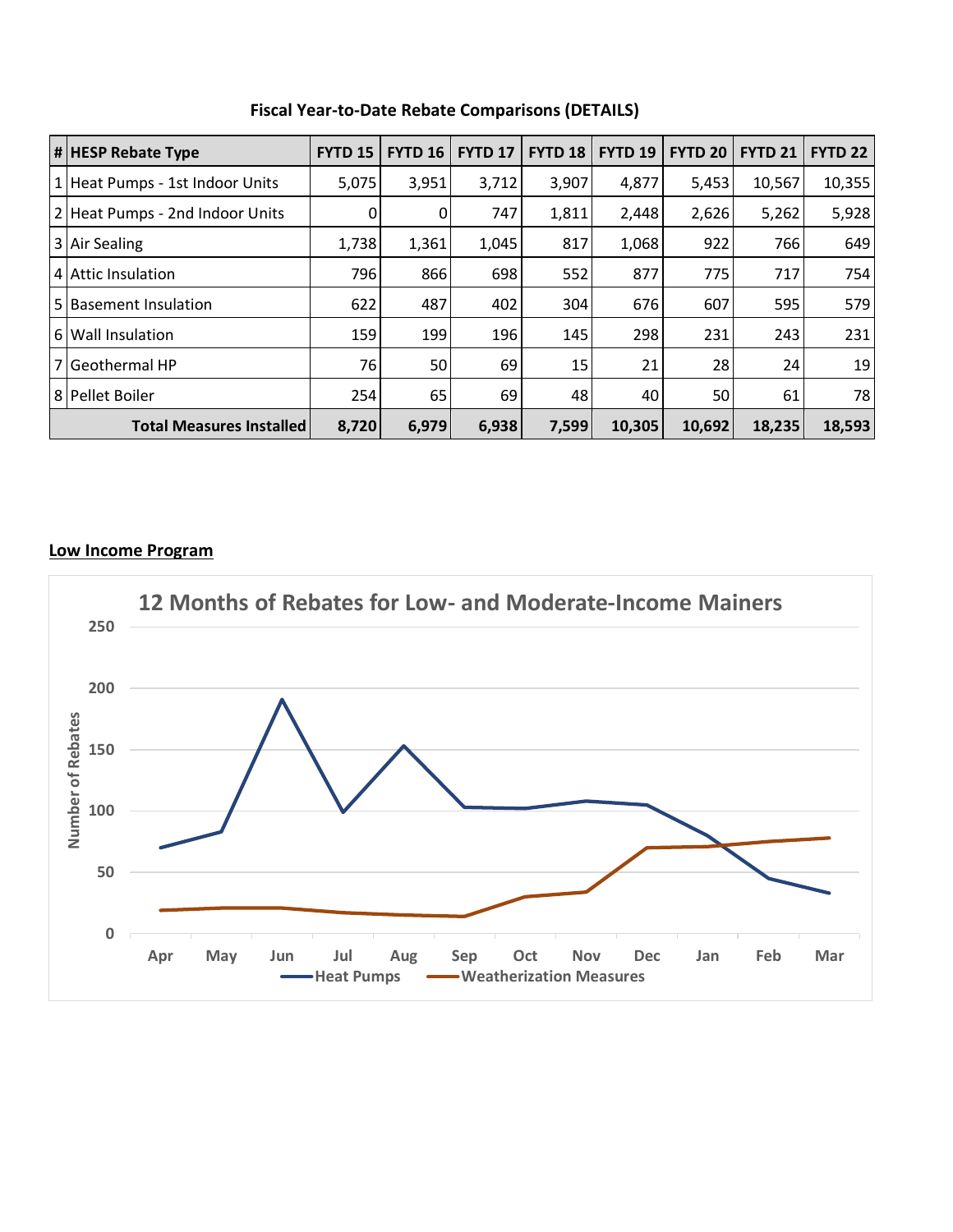